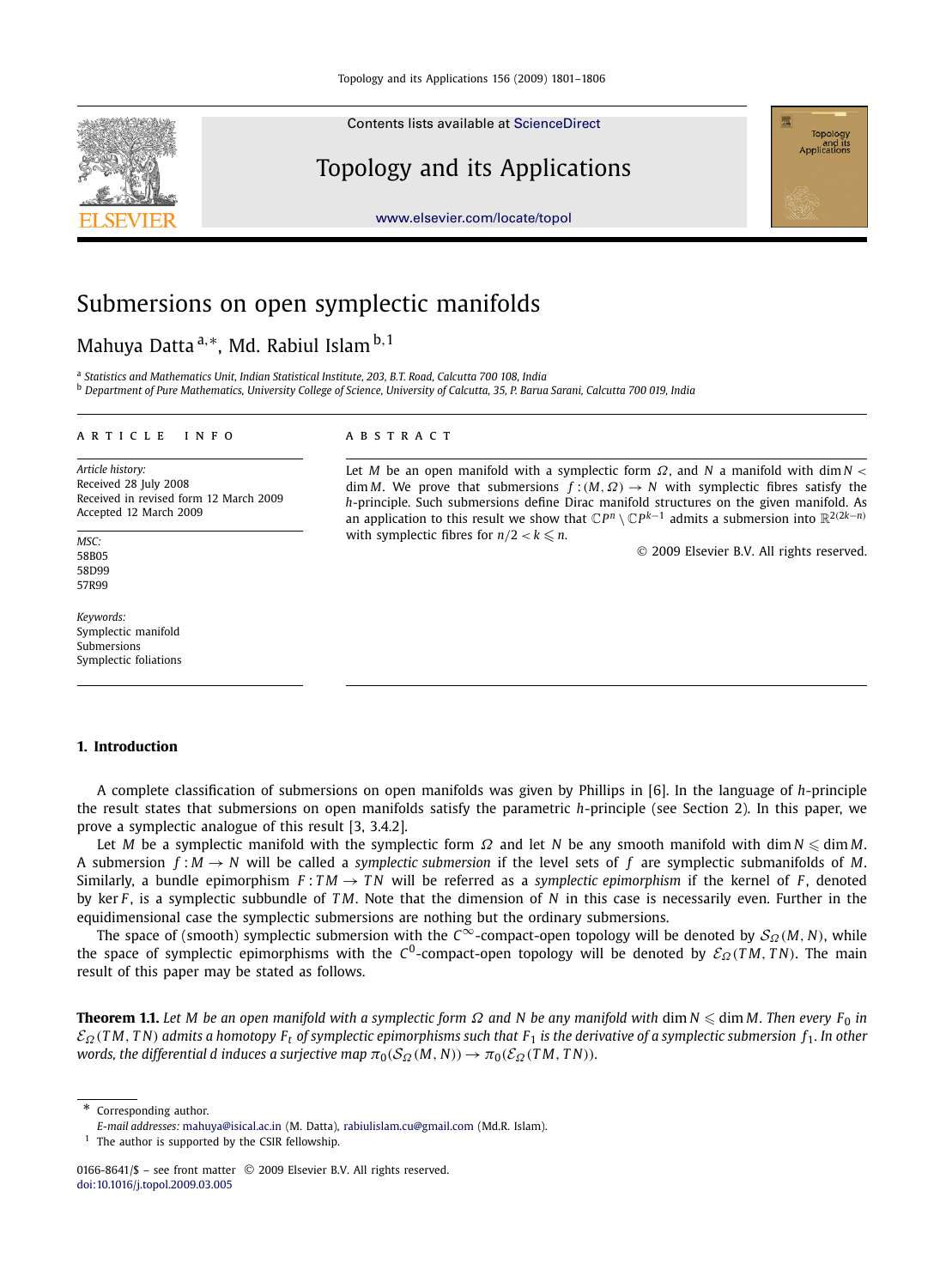In the language of Gromov, the above result says that 'symplectic submersions satisfy the ordinary *h*-principle'. Thus, on open manifolds the only obstruction to the existence of a symplectic submersion is purely a topological one.

A submersion  $f : M \to N$  induces a regular foliation  $F$  on M for which the leaves are given by the connected components of the level sets of f. If f is a symplectic submersion then the foliation  $\mathcal F$  is a regular Poisson foliation, where the Poisson structure is induced by the global symplectic form Ω. Thus such an *f* induces a Dirac manifold structure on *M*. Recall that a Dirac manifold is a triple  $(M, \mathcal{F}, \Omega)$ , where  $\Omega$  is a pre-symplectic form on  $M$  and  $\mathcal F$  is a regular foliation such that  $T\mathcal{F}$ is a symplectic subbundle of (*TM*, Ω). It is a general fact that every regular Poisson manifold can be naturally embedded in a Dirac manifold [7].

We would like to mention here that, in [1], Bertelson classifies all regular Poisson structures on a manifold *M* which have a given foliation F as their canonical symplectic foliation. In fact, she proves the *h*-principle for all Poisson structures on an 'open foliated manifold' (*M*,  $\mathcal{F}$ ) [1] with a regular foliation  $\mathcal F$  as their canonical symplectic foliation. In contrast, we look for regular (Poisson) foliations F on *M* for which the Poisson structures are induced by the given symplectic form Ω.

Let *F* be as in Theorem 1.1. Then  $K = \ker F$  is a symplectic subbundle of *TM*. Let *L* denote the symplectic complement of *K*. Then  $F|_L: L \to TN$  is a fibrewise isomorphism. Conversely if *L* is a symplectic subbundle of *TM*, then any bundle map  $G: L \to TN$  which is a fibrewise isomorphism, easily extends to a symplectic epimorphism by defining *F* to be identically zero on the symplectic complement of *L*. In view of this observation and the above theorem the existence of a symplectic submersion  $f: M \to N$  is reduced to the existence of a symplectic subbundle *L* of *TM* with a vector bundle isomorphism  $G: L \rightarrow TN$ .

If *N* is an Euclidean space then the existence of an *F* as in Theorem 1.1 implies that there are *n* linearly independent vector fields on *M* which span a symplectic subbundle of *TM*. Let  $\mathcal{F}_n(M)$  denote the bundle of *n*-frames associated with *TM*, for *n* - *m*. A section of this bundle is called an *n*-*frame field* on *M*. Thus, an *n*-frame field is nothing but a set of *n* linearly independent vector fields on *M*. An *n*-frame field will be referred as a *symplectic n-frame field* if these vector fields span a symplectic subbundle of *T M*. (Warning: This does not mean that these vector fields define a symplectic basis at each point of *M*.) If  $f : M \to \mathbb{R}^n$  is a submersion with coordinate functions  $f_1, f_2, \ldots, f_n$ , then we can define an *n*-frame field on *M* by taking the symplectic gradients of  $f_i$ ,  $i = 1, 2, ..., n$ . Explicitly, the *n*-frame field associated with  $f$  is given by  $X_{f_1}, \ldots, X_{f_n}$ , where  $\Omega(\cdot, X_{f_i}) = df_i$  for  $i = 1, 2, \ldots, n$ . We shall denote this frame by  $X_f$ .

**Corollary 1.2.** *Let M be an open symplectic manifold. Then every symplectic n-frame field on M is homotopic* (*in the space of symplectic*  $n$ -frames) to an  $n$ -frame field  $X_f$  for some submersion  $f : M \to \mathbb{R}^n$ .

The organisation of the paper goes as follows: In Section 2 we recall the basic language of the theory of *h*-principle and Gromov's theorem on *h*-principle for open invariant relations on open manifolds. We prove an analogue of this result (see [3, 3.4.2]) in Section 3 for open relations on open symplectic manifolds which are invariant under the group of symplectic diffeomorphisms. Theorem 1.1 is obtained in Section 4 as an application of this theorem. In Section 5, we prove Corollary 1.2 and discuss an application of this result.

### **2. Preliminaries**

In this section we recall the basic language of the theory of *h*-principle and some results that we need in developing this paper. We refer the reader to [3] for a detailed discussion.

Let *M* and *N* be smooth manifolds and let  $J^r(M, N)$  denote the *r*-jet bundle associated with smooth maps from *M* to *N*. There is a canonical projection  $p^{(r)}: J^r(M, N) \to M$  which maps the *r*-jet of germ of a map at *x* onto *x*. This projection map is a fibration. A continuous map  $\sigma : M \to J^r(M, N)$  is called a *section* of the jet bundle if  $p^{(r)} \circ \sigma = id_M$ . We denote the space of sections of  $p^{(r)}$  by  $\varGamma$  and endow it with the  $\mathcal{C}^0$ -compact-open topology.

A subset  $\mathcal R$  of  $J^r(M, N)$  is called a *partial differential relation* of order *r*. Let  $\Gamma(\mathcal R)$  denote the space of sections of  $J^r(M, N) \to M$  whose images lie in  $R$ . A C<sup>r</sup>-function  $f:M \to N$  is said to be a solution of  $R$  if the r-jet map  $j_f^r$  maps M

into R; in other words,  $j_f^r \in \Gamma(\mathcal{R})$ . A section of  $p^{(r)}$  is called *holonomic* if it is the *r*-jet map of a solution of R.

We denote the space of solutions of  $\mathcal R$  by Sol $\mathcal R$ , and endow it with the *C*<sup>∞</sup>-compact-open topology.

**Definition 2.1.** A relation R is said to satisfy the *h-principle* if a section of R can be homotoped within  $\Gamma(\mathcal{R})$  to a holonomic section.

R satisfies the *parametric h-principle* if the *r*-jet map  $j^r$ : Sol $\mathcal{R} \to \Gamma(\mathcal{R})$  is a weak homotopy equivalence.

**Definition 2.2.** A relation  $R$  is said to be an *open* relation if it is an open subset of the *r*-jet space  $J^r(M, N)$ .

Let Diff(*M*) denote the pseudogroup of local diffeomorphisms of *M*. Diff(*M*) has a natural action on the *r*-jet space *J*<sup>*r*</sup>(*M*, *N*) as follows: If  $\sigma$  is a local diffeomorphism near *x* ∈ *M* and  $\alpha$  ∈ *J<sup>r</sup>*(*M*, *N*) lies over  $\sigma$ (*x*) then the action is defined by  $\sigma \cdot \alpha =: j^r_{f\sigma}(x)$ , where *f* is any representative of the *r*-jet  $\alpha$ .

Let  $D$  denote a pseudosubgroup of Diff(*M*). A relation  $R$  is said to be  $D$ -invariant if it is invariant under the action of D; that is  $\sigma \alpha \in \mathcal{R}$  for  $\sigma \in \mathcal{D}$  and  $\alpha \in \mathcal{R}$ .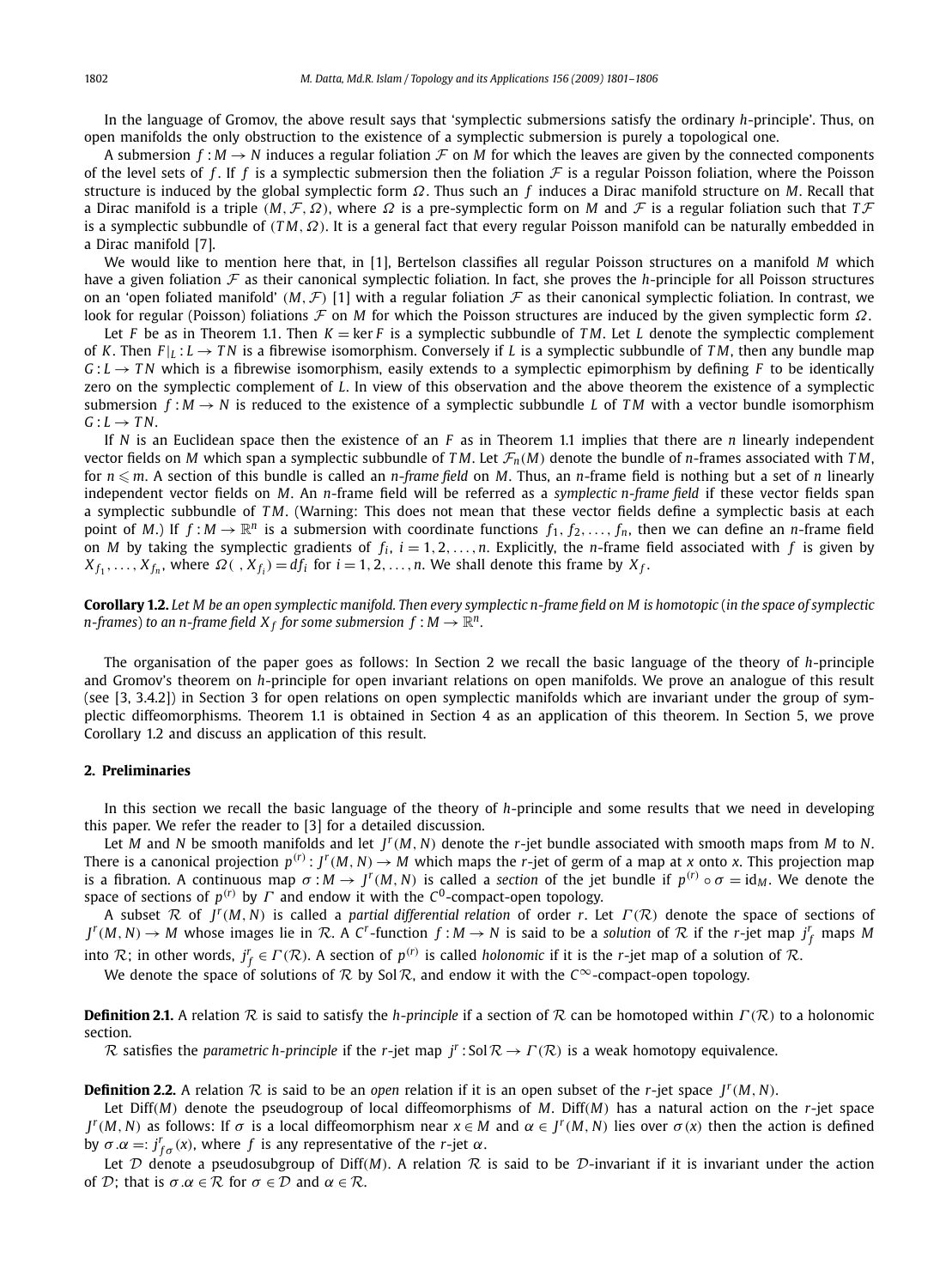**Theorem 2.3.** *([3, 2.2.2], [2, 7.2.4]) Let M be an open manifold. If*  $R$  *is open and Diff(M) invariant then it satisfies the parametric h-principle.*

*Further, if B is a closed subset of M such that* Int *<sup>M</sup>* \ Op *B has no compact connected component then any section of* <sup>R</sup> *which is holonomic on* Op *B can be homotoped to a solution of* R *in such a way that the homotopy remains constant on* Op *B.*

The pseudogroup Diff(*M*) plays a very crucial role in the proof of the above theorem. It not only keeps the relation invariant but also 'sharply moves' any submanifold of *M* of positive codimension. We explain this concept in the following definition.

**Definition 2.4.** Let *d* be a fixed metric on *M* and let *M*<sup>0</sup> be a submanifold of *M* of positive codimension. D is said to *sharply move M*<sub>0</sub> if given any hypersurface *S* in a small open set *U* of *M* and any  $\varepsilon > 0$ , there exists an isotopy  $\delta_t$ ,  $0 \leqslant t \leqslant 1$ , in  $\mathcal D$ such that (i)  $\delta_0$  is the identity map of *U*, (ii)  $\delta_t$  fixes all points outside an  $\varepsilon$ -neighbourhood of *S* and (iii)  $d(\delta_1(x), M) \ge r$  for all  $x \in S$  and for a given  $r > 0$ .

Given a relation  $\mathcal{R} \subset J^r(M, N)$ , let  $\Phi(M_0)$  denote the space of germs of  $C^\infty$  solutions of  $\mathcal{R}$  near  $M_0$  and  $\Psi(M_0)$  denote the space of germs of  $C^0$  sections of  ${\cal R}$  near  $M_0$  with 'quasitopological structures' (we refer to [3, 1.4.1] for a detailed discussion on this). We now state a result of Gromov from [3, 2.2.3, 2.2.4].

**Theorem 2.5.** Let  $\mathcal{R} \subset J^r(M, N)$  be an open relation which is invariant under a pseudosubgroup  $\mathcal{D}$  of Diff(*M*). If  $\mathcal{D}$  sharply moves *a* submanifold  $M_0$  of  $M$  of positive codimension then  $j^{(r)}$ :  $\Phi(M_0) \to \Psi(M_0)$  is a weak homotopy equivalence. In other words the *solutions of* R *near M*<sup>0</sup> *satisfy the parametric h-principle.*

Theorem 2.3 can be easily deduced from the above theorem. Indeed, on an open manifold *M* there exists a Morse function with critical points of indices strictly less than the dimension of *M*. This defines a simplicial complex *K* embedded in *M* (called the core of *M*), with dim *K* < dim *M*, such that *M* is isotopic to an arbitrarily small neighbourhood of *K*. Hence, given any open neighbourhood *U* of *K* there exists an embedding of *M* into *U* which is homotopic to the identity map of *M*. On the other hand, by an application of Theorem 2.5 we get a solution of R defined on some open neighbourhood *U* of *K*. Composing this solution with the embedding of *M* into *U* we get a global solution of  $\mathcal{R}$ .

#### **3.** *h***-principle for open relations on open symplectic manifolds invariant under symplectomorphism group**

In this section we shall state and prove an analogue of Theorem 2.3 for open relations on open symplectic manifolds which are invariant under the symplectic diffeomorphisms. Recall that a diffeomorphism δ of a symplectic manifold (*M*,Ω) is called a *symplectic diffeomorphism* or a *symplectomorphism* if δ <sup>∗</sup>Ω = Ω.

**Theorem 3.1.** *Let M be an open manifold with a symplectic form* Ω*. Let* R *be an open relation in J<sup>r</sup>* (*M*, *N*) *which is invariant under the action of the pseudogroup of local symplectic diffeomorphisms of* (*M*,Ω)*. Then* R *satisfies the h-principle.*

We first recall the following lemma from [2, 12.2.2].

**Lemma 3.2.** Let  $(\tilde{M}, \tilde{\omega})$  be a symplectic manifold without boundary and let M be an equidimensional submanifold of  $\tilde{M}$  with boundary. Suppose,  $\omega_t$ ,  $0\leqslant t\leqslant 1$ , is a family of symplectic forms on M with boundary which belong to the same cohomology class in  $H^2(M)$ . If  $\tilde{\omega}|_M = \omega_0$ , then there exists a regular homotopy  $f_t : M \to M$  such that  $\omega_t = f_t^* \tilde{\omega}$ , where  $f_0$  is the inclusion map.

*Further, suppose that*  $M_0$  *is a compact subset of* M lying in its interior and  $\omega_t = \omega_0$  on a neighbourhood of M<sub>0</sub>. If the forms  $\omega_t$ belong to the same relative cohomology class in  $H^2(M, M_0)$  then we can choose  $f_t$  so that  $f_t(x) = x$  for all x in some neighbourhood *of M*0*.*

**Corollary 3.3.** *Let M be an open symplectic manifold and let K be the core of M. Then there exists a homotopy of symplectic immersions*  $f_t$ :(*M*,  $\Omega$ )  $\to$  (*M*,  $\Omega$ ), 0  $\leq t \leq 1$ , such that  $f_0 = id_M$  and  $f_1(M) \subset U$  for a given open neighbourhood of U in M.

**Proof.** Let *K* be the core of *M*. We can write *M* as an increasing union of equidimensional submanifolds *M<sup>i</sup>* with boundary such that

- (1)  $M_0$  is a neighbourhood of K in M, and
- (2)  $M_{i+1} = M_i ∪ (∂M_i × [0, 1]);$  in particular, closure  $M_i ⊂$  interior  $M_{i+1}$  and  $M_i$  is a deformation retract of  $M_{i+1}$ .

(If *M* is compact with boundary then this sequence terminates after two elements.) Our aim is to construct, for each  $i = 0, 1, 2, \ldots$ , a homotopy of immersions,  $f_t^i : M \to M$ , having the following properties: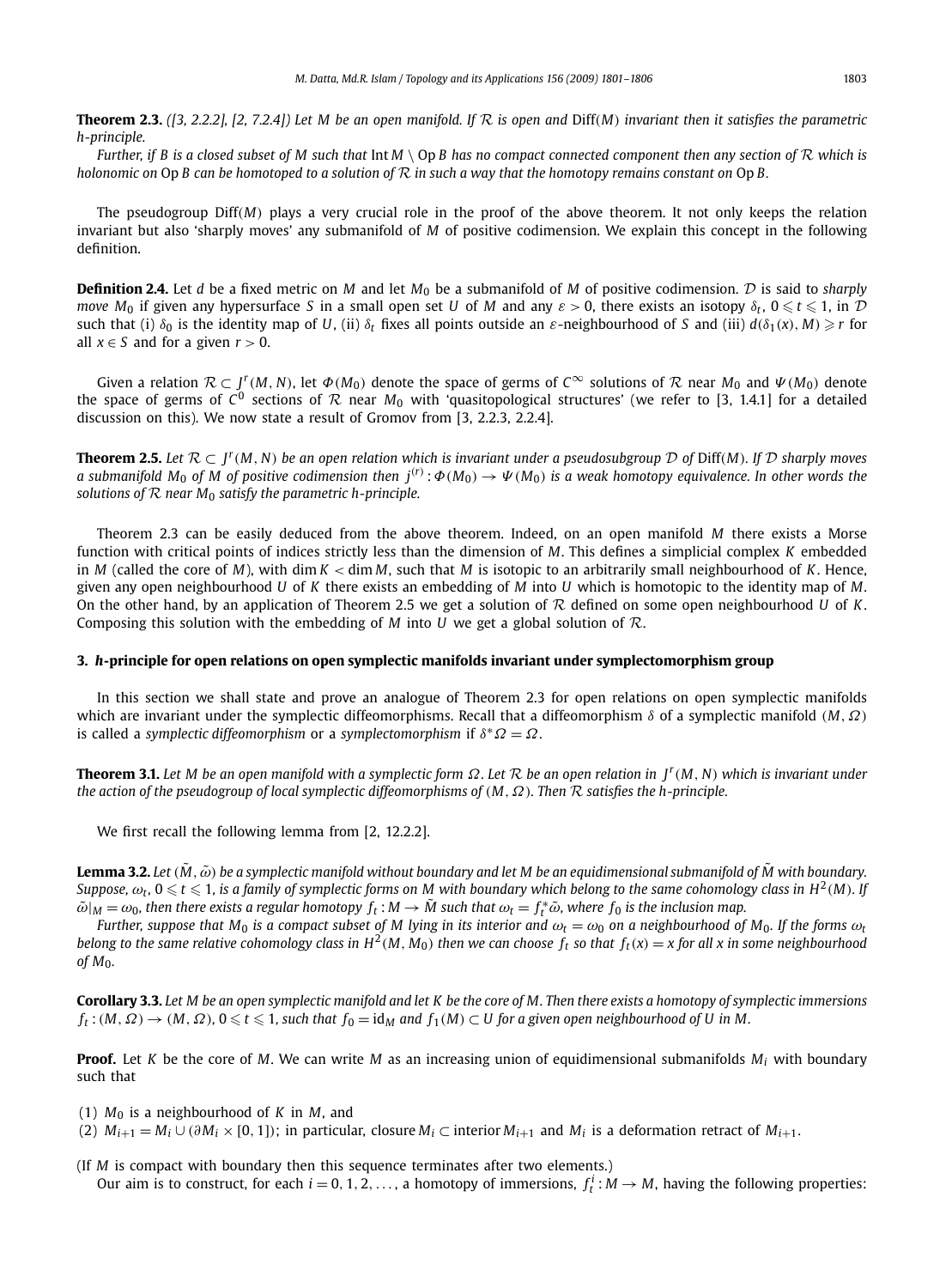- (1)  $f_0^i = id_M;$ (2)  $f_1^i(M) \subset U$ ; (3)  $f_t^i = f_t^{i-1}$  on  $M_{i-1}$ ;
- (4)  $(f_t^i)^* \Omega = \Omega$  on  $M_i$ .

Given the existence of the above sequence of homotopy, we may define  $f_t(x) = \lim_{i \to \infty} f_t^i(x)$ . Clearly,  $f_0$  is the identity map of *M* and *f*<sup>1</sup> maps *M* into the closure of *U*. Moreover, *f<sup>t</sup>* is a homotopy of symplectic immersions.

We shall now construct by iteration the sequence  $f_t^i$ ,  $0 \leqslant t \leqslant 1$ . Supposing that  $f_t^i$  has already been constructed, let  $ω$ <sub>*t*</sub> = ( $f_t$ <sup>*i*</sup>)<sup>\*</sup>Ω. Then  $ω$ <sub>0</sub> = Ω, each  $ω$ <sub>*t*</sub> is symplectic and  $ω$ <sub>*t*</sub> = Ω on *M<sub><i>i*</sub>. By an application of the parametric version of Lemma 3.2, there exists a regular homotopy  $g_{t,s}: M_{i+2} \to M$ ,  $(t,s) \in [0,1] \times [0,1]$ , such that

- (1)  $g_{t,0}$  and  $g_{0,s}$  are the inclusion map of  $M_{i+2}$  in M.
- (2)  $(g_{t,s})^* \omega_t = \omega_{(1-s)t}$ ; in particular,  $g_{t,1}^* \omega_t = \omega_0 = \Omega$ .
- (3) Since the relative cohomology group  $H^2(M_{i+2}, M_i)$  vanishes (there exists a homotopy  $\alpha_t$  of 1-forms vanishing on  $M_i$ and satisfying  $\omega_t - \omega_0 = d\alpha_t$  for all  $t \in [0, 1]$  and hence)  $g_{t,s}$  can be chosen to be a constant homotopy on  $M_i$ .

Define  $f_t^{i+1} = f_t^i \circ g_{t,1} : M_{i+2} \to M$  so that  $(f_t^{i+1})^* \Omega = \Omega$  on  $M_{i+2}$  and  $f_t^{i+1} = f_t^i$  on  $M_i$ . Finally,  $f_t^{i+1}|_{M_{i+1}}$  can be lifted to a homotopy of immersions on *M* which we shall denote by the same symbol. This has all the desired properties.

To start the process, we observe that, since *M* is an open manifold and *K* is its core, there exists an isotopy  $\phi_f : M \to M$ of embeddings such that  $\phi_0 = id$  and  $\phi_1(M) \subset U$ . Let  $\omega_t = \phi_t^* \Omega$ . Then  $\omega_0 = \Omega$  and  $\omega_t$  is a family of symplectic forms on *M* in the cohomology class of  $\Omega$ . The construction of  $f_t^0$  now follows from the above by taking  $M_{-1} = \emptyset$ .  $\Box$ 

**Example 3.4.** Here is an explicit description of a symplectic immersion of  $\mathbb{R}^2$  into the unit disc  $\mathbb{D}^2$  of  $\mathbb{R}^2$ . Let  $f:\mathbb{R}\to(0,\frac{1}{2})$ be a diffeomorphism onto the open interval  $(0,\frac12)$ . Define two maps  $\phi:\mathbb{R}^2\to(0,\frac12)\times\mathbb{R}$  and  $\psi:(0,\frac12)\times\mathbb{R}\to\mathbb{D}^2$  as follows:

 $\phi(x, y) = (f(x), y/f'(x)), \quad \psi(x, y) = (\sqrt{2x} \cos y, \sqrt{2x} \sin y).$ 

It may be easily verified that  $\psi \circ \phi : \mathbb{R}^2 \to \mathbb{D}^2$  is a symplectic immersion.

**Proof of Theorem 3.1.** Since *M* is an open manifold there is a smooth function *f* on *M* which has no local maxima. The Morse complex *K* of such an *f* has codimension greater than or equal to 1.

Let D denote the pseudogroup of strictly exact symplectic diffeomorphisms of (*M*,Ω) (see [3, 3.4.1]). Gromov proves in [3, 3.4.1] that  $D$  sharply moves any submanifold of  $M$  of positive codimension. Since dim  $K <$  dim  $M$  and  $R$  is an open relation invariant under  $D$ , it follows from Theorem 2.5 that there exists a homotopy  $F_t$  of sections of  $R$  which is defined over some open neighbourhood *U* of *K* and is such that  $F_1$  is holonomic. Let  $f_t: U \to N$ ,  $0 \leq t \leq 1$ , denote the underlying map of *F<sup>t</sup>* .

By Corollary 3.3 there exists a homotopy of symplectic immersions  $g_t$ :( $M, \Omega$ )  $\rightarrow$  ( $M, \Omega$ ) such that  $g_0 = id_M$  and  $g_1(M) \subset U$ . Since  $\mathcal R$  is invariant under the action of local symplectic diffeomorphisms, composing the homotopy  $F_t$  with  $dg_1$ we obtain a homotopy of sections in R between  $(F_0 \circ dg_1, f_0 \circ g_1)$  and  $(F_1 \circ dg_1, f_1 \circ g_1)$ . On the other hand  $(F_0 \circ dg_t, f_0 \circ g_t)$ defines a homotopy of sections in  $R$  between  $(F_0, f_0)$  and  $(F_0 \circ dg_1, f_0 \circ g_1)$ . This completes the proof of the theorem since  $F_1 \circ dg_1$  is holonomic.  $\Box$ 

**Remark 3.5.** The homotopy joining  $f_0$  and  $f_1 \circ g_1$  in the above lemma cannot be constrained to lie in a given  $C^0$  neighbourhood of  $f_0$  unlike in the Symplectic Immersion Theorem for dim  $M <$  dim N.

We would like to mention here that symplectic immersions between equidimensional manifolds satisfy the ordinary *h*-principle [3, 3.4.2(A)]. This follows from the proof of the symplectic immersion theorem [3, 3.4.2] together with Corollary 3.3.

#### **4. Proof of Theorem 1.1**

We shall prove Theorem 1.1 using Lemmas 4.1 and 4.2.

Let (*M*,Ω) be a symplectic manifold and *<sup>N</sup>* any smooth manifold. We consider smooth submersions *<sup>f</sup>* : *<sup>M</sup>* → *<sup>N</sup>* such that the level sets of *f* are symplectic submanifolds of *M*. Such maps correspond to the solution space of the relation R defined by the following conditions:  $R$  consists of all 1-jets  $(x, y, \alpha)$  such that

 $\alpha: T_xM \to T_yN$  is an epimorphism and  $\Omega|_{\text{ker }\alpha}$  is non-degenerate.

**Lemma 4.1.** R *is an open relation.*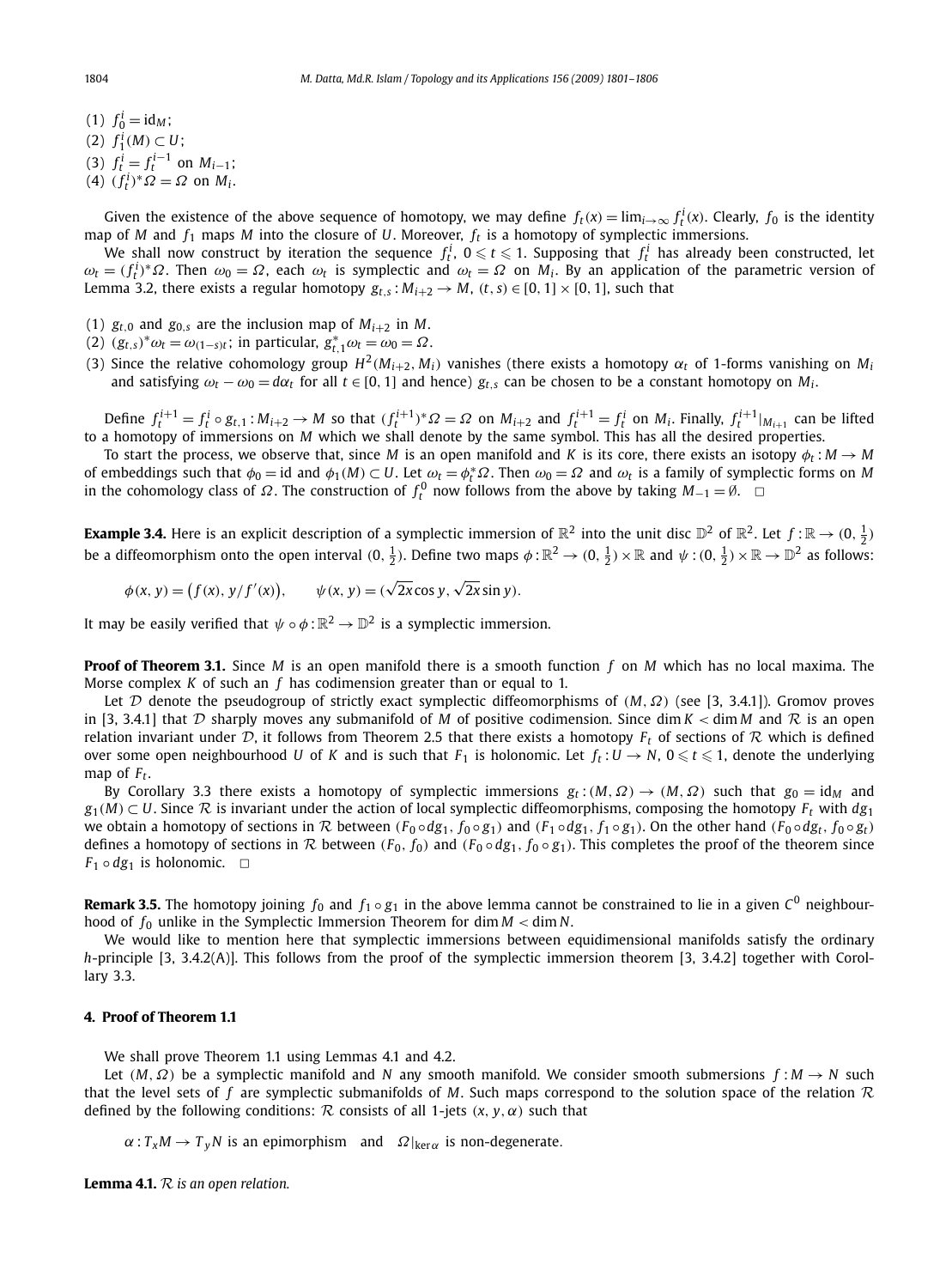**Proof.** Let (*V* ,Ω) be a symplectic vector space and *W* a vector space of dimension dim *W* - dim *V* . Let *L*(*V* , *W* ) denote the space of all linear maps from *V* to *W*. It will be enough to show that all epimorphisms  $\alpha: V \to W$  such that  $\Omega|_{\text{ker}\alpha}$  is non-degenerate, form an open subset of *L*(*V* , *W* ).

Let Epi(*V*, *W*) denote the open subset of  $L(V, W)$  consisting of all epimorphisms and let  $Gr_k(V)$  denote the Grassmannian of *k* planes in *V*, where  $k = \dim M - \dim N$ . Observe that the map  $\Phi$ : Epi(*V*, *W*)  $\rightarrow$  Gr<sub>*k*</sub>(*V*) which takes  $\beta$  onto ker  $\beta$ is continuous.

To see this, we fix an  $\alpha \in \text{Epi}(V, W)$ . Let  $K_{\alpha} = \text{ker }\alpha$  and let  $T_{\alpha}$  be a complementary subspace so that  $V = T_{\alpha} \oplus K_{\alpha}$ . Let  $\pi_\alpha$  denote the projection map  $\pi_\alpha : V \to K_\alpha$  relative to this decomposition so that ker $\pi_\alpha = T_\alpha$ . Recall that the sets

 $U(\alpha) = \big\{ K \in \mathrm{Gr}_k(V) \colon \pi_\alpha|_K : K \to K_\alpha \text{ is an isomorphism} \big\}$ 

are subbasic open sets for the topology of the Grassmannian manifold.

We now note that

 $\beta \in \Phi^{-1}(U(\alpha)) \quad \Leftrightarrow \quad \Phi(\beta) = \ker \beta \in U(\alpha)$  $\Leftrightarrow$   $\pi_{\alpha}|_{\ker \beta}$ : ker  $\beta \to K_{\alpha}$  is an isomorphism  $\Leftrightarrow$  ker *β* ∩ *T*<sub>α</sub> = {0}  $\Leftrightarrow$   $\beta|_{T_\alpha}: T_\alpha \to W$  is an isomorphism.

Hence  $\varPhi^{-1}(U(\alpha))$  is open. This proves the continuity of  $\varPhi$ .

Finally, the map  $\Psi: U(\alpha) \to \Lambda^2(K_\alpha)$  defined by  $K \mapsto [i_K(\pi_\alpha|_K)^{-1}]^*(\Omega)$  is continuous; indeed, it can be expressed as the composition of two continuous maps, namely,  $\psi_1: U(\alpha) \to L(K_\alpha, V)$  and  $\psi_2: L(K_\alpha, V) \to \Lambda^2(K_\alpha)$  defined by  $\psi_1(K) =$  $i_K(\pi_\alpha|_K)^{-1}$  and  $\psi_2(\beta) = \beta^* \Omega$ , where  $i_K$  denotes the inclusion map of *K* in *V*. The continuity of  $\psi_1$  follows easily if we recall the identification of  $U(\alpha)$  with the space  $L(K_\alpha, T_\alpha)$ .

Finally we note that  $\Psi(K_\alpha) = \Omega|_{K_\alpha}$  is non-degenerate. Consequently, there is an open set  $V_\alpha$  containing  $K_\alpha$  such that  $[i_K \circ (\pi_\alpha|_K)^{-1}]^* \Omega$  is non-degenerate for all  $K \in V_\alpha$ . This implies that  $i_K^* \Omega$  is non-degenerate for all  $K \in V_\alpha$ . □

**Lemma 4.2.** *The relation*  $R$  *is invariant under the action of the symplectomorphisms of*  $(M, \Omega)$ *.* 

**Proof.** Let  $\alpha: V \to W$  be a surjective linear map such that  $\Omega|_{\text{ker}\alpha}$  is symplectic. Let  $\ell: V \to V$  be a linear isomorphism such that  $\ell^* \Omega = \Omega$ . Then ker( $\alpha \circ \ell$ ) =  $\ell^{-1}$ (ker $\alpha$ ). Since  $\Omega|_{\text{ker}\alpha}$  is non-degenerate and  $\ell^* \Omega = \Omega$  we obtain  $\Omega|_{\text{ker}(\alpha \circ \ell)}$  is non-degenerate. This completes the proof of openness of the set of all epimorphisms  $\alpha : V \to W$  such that  $\Omega|_{\text{ker}\alpha}$  is nondegenerate. Hence  $\mathcal R$  is invariant under the action of symplectic diffeomorphisms.  $\Box$ 

**Proof of Theorem 1.1.** Theorem follows from the above lemmas in view of Theorem 3.1.  $\Box$ 

#### **5. Applications**

We begin this section with the proof of Corollary 1.2. Recall that if  $f$  is a submersion with coordinate functions  $f_1, f_2, \ldots, f_n$  then the Hamiltonian vector fields (or symplectic gradients)  $X_{f_1}, X_{f_2}, \ldots, X_{f_n}$  are linearly independent. Hence, they define an *n*-frame field on *M*. Moreover, if ker*df* is a symplectic subbundle of (*TM*, Ω), then the subspace spanned by these vector fields is a symplectic subbundle of *TM*. To see this, observe that  $\text{ker } df = \bigcap_{i=1}^n \text{ker } df_i$ ; consequently,  $\text{ker } df$ is the symplectic complement of the subspace spanned by the vector fields  $X_{f_i}$ ,  $i = 1, 2, ..., n$ . Now, since ker*df* is a symplectic subbundle of (*T M*,Ω), so is the subspace spanned by the Hamiltonian vector fields.

Now, suppose that  $F: TM \to T\mathbb{R}^n$  is an epimorphism for which ker *F* is a symplectic subbundle of  $(TM, \Omega)$ . Then the symplectic complement of ker *F*, denoted by (ker *F*)<sup>Ω</sup>, is a symplectic subbundle of *TM*. Moreover, (ker *F*)<sup>Ω</sup> is isomorphic to the trivial vector bundle  $f^*(T\mathbb{R}^n)$ , where f is the underlying map of *F*. Hence, there is a canonical choice of *n*-frame field on *M* defined via this isomorphism. On the other hand, suppose *X*1, *X*2,..., *X<sup>n</sup>* be a symplectic *n*-frame field on *M*. Let *L* denote the subbundle spanned by these vector fields and let *K* be the symplectic complement of *L*. Since the chosen frame field is symplectic, *K* is a symplectic subbundle. We now define an epimorphism  $F: TM \to T\mathbb{R}^n$  (over a constant map) whose kernel is *K* and which takes  $X_1, X_2, \ldots, X_n$  onto the coordinate vector fields of  $\mathbb{R}^n$ .

The corollary now follows from Theorem 1.1 together with the above observation.

**Remark 5.1.** Submersions  $f : M \to \mathbb{R}^n$  obtained by Corollary 1.2 define transversely orientable, symplectic foliations on M.

**Remark 5.2.** Given any symplectic form on a manifold *M* there is a compatible almost complex structure *J* which turns the tangent bundle into a complex vector bundle. In fact, the maximal compact subgroup of *Sp*(2*n*) can be identified with the unitary group *U*(*n*) [5]. Therefore, it is enough to get a complex *n*-frame field on (*M*, *J*) in order to conclude the existence of a symplectic submersion  $f : M \to \mathbb{R}^{2n}$ .